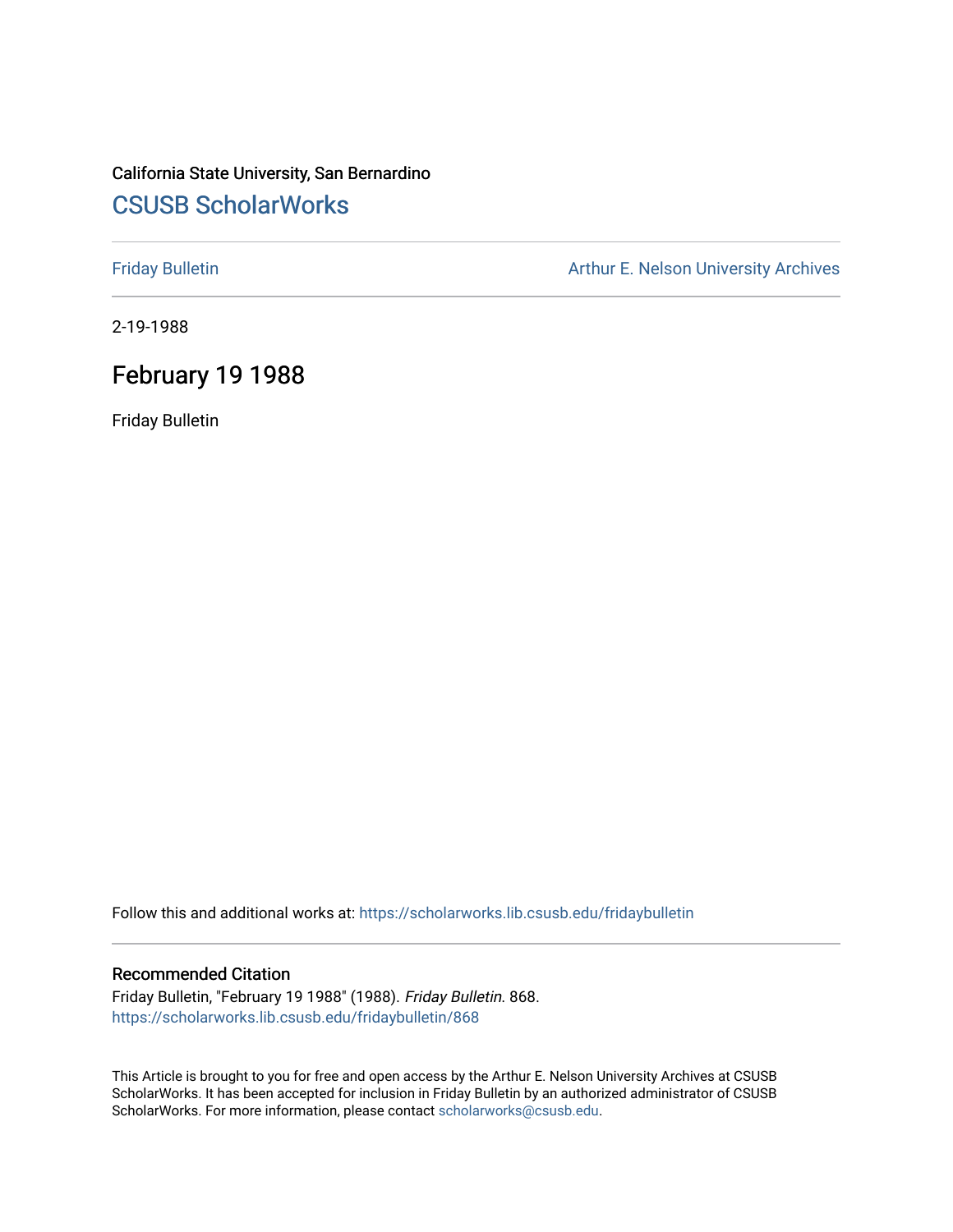CALIFORMUS ...... UNIVERSITY Su:: Lu:::erdin**o** 

**BULLETIN FEB 22 1988** *February 19,1988 ., ^ , California State University^^dnl^ernardino* 

# *Evans Art Collection On Display*

Asian ceramics from the collection donated to Cal State, San Bernardino by President and Mrs. Anthony H. Evans will be on display in the Art Gallery beginning Wednesday, Feb. 24.

A reception from 5:30 to 7:30 p.m. and informal comments by the president at 6:30 p.m. will open the exhibit.

The 56 pieces on display reflect work from the major ceramic centers in East Asia, China and Korea from 300 B.C. through the 19th century. Many of the 213 pieces in the collection were acquired by the Evanses during his service in the Peace Corps.

Highlights of the collection are found in the Korean and Thai pieces, said Dr. Julius Kaplan (Art). Many of the pieces in the collection were made for export to other countries.

On exhibit will be water pitchers, burial urns, plates, jars, dishes, bowls, vases and an architectural ornament once used on the roofs of Buddhist buildings.

A traveling exhibit-to be made available to schools, libraries, galleries -also will be developed from the Evans collection.

John Nava, gallery director, said the university seeks to be a major cultural resource in the community by offering access to works of art which otherwise could not be seen.

Two noon-hour talks, open to the public in VA 110, will focus on aspects of the show.

Dr. Robert Fisher, professor of art at the University of Redlands. will discuss

Asian ceramics at noon, Wednesday, March 2. Dr. Fisher, an art historian, is the guest curator and wrote the catalog for the exhibition.

Dr. Robert Brown, assistant professor of art at UCLA, will discuss the social and cultural connections of Thai and Cambodian ceramics at noon, March 16.

Gallery hours for this show will be 9 a.m.-4 p.m., Monday-Friday and 6-9 p.m., Monday and Tuesday. The exhibit closes March 24.

# *Fellows Applications Due Soon*

Faculty or staff interested in participating in the CSU administrative fellows program should flle their applications by March 14 with the Academic Personnel Office, reminds Dr. J. C. Robinson.

The program, funded by the Chancellor's Office, is directed toward individuals, especially women and minorities, who have had administrative experience or have demonstrated potential for administration through various leadership activities.

The fellows spend an academic year at another campus, or in some instances their own, working under a mentor administrator.

A campus selection committee reviews applications and submits recommendations to the president, who sends his report to the chancellor. A CSU selection committee conducts the final interviews and recommends to the chancellor.

Offers of appointment will be made in May. Appointments will be contingent upon funding received in the 1988-89 budget

# *Empioyees Honored*

Eight employees who have worked at Cal State, San Bernardino for the past 20 years will head the list of honorees at the awards luncheon Friday, Feb. 26.

The annual event, held at noon in the Panorama Room of the Commons, honors staff for years of service to the institution.

Fifteen staff members will be recognized for 15 years of service. The 10- and five-year categories each have 17 individuals being recognized.

The department having the most long-term employees is Plant Operations. with 14 men and women on the list. Two of their people are now retired, but are returning for the occasion. This department also boasts half of the 20-year people.

The honorees are:

### 20 YEARS

- Dr. John M. Hatton (Counseling and Testing)
- Lewis G. Hudson (Plant Operations, Heating and Air Conditioning, retired)

Daniel L. Lopez (Plant Operations) Wanda J. Pate (Business Office) Patricia A. Quanstrom (Accounting) Armando R. Rojas (Plant Operations) Robert L. Tinsley (Plant Operations) Merlyn E. Young (Library)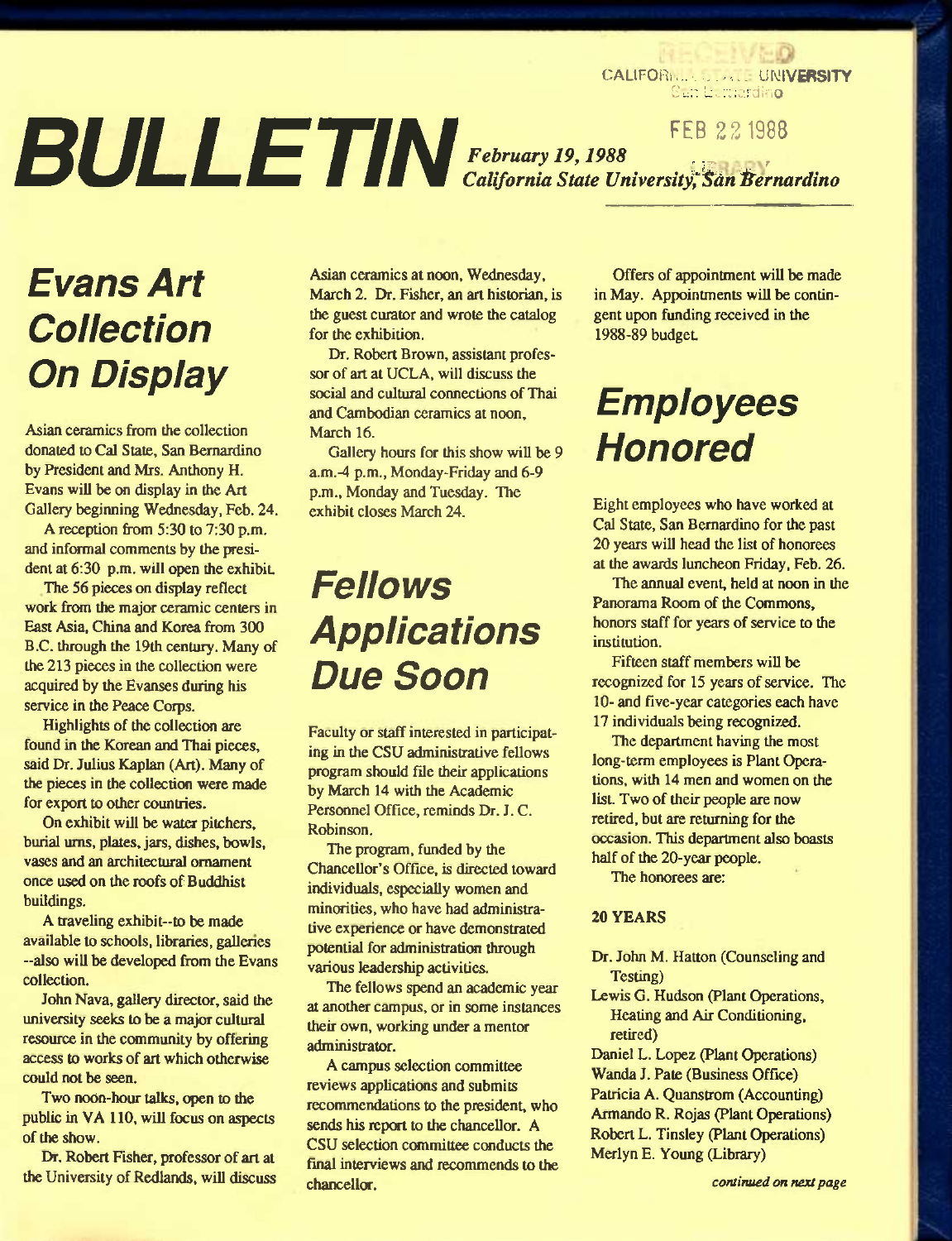### **15 YEARS**

Earl Bouchard (Plant Operations) John Camien (Library) Bruce N. Decker (Art Department) Beverly Dyer (Foundation) Lillian E. Haskell (Academic grams) Eileen L. Kachevas (President) Ted Knig (Financial Aid) Joseph S. Long, III (Student Life) Margaret H. Lynam (Purchasing) Jennifer M. McMullen (School of Business and Public Administration) Dr. Tom Rivera (Educational Support Services) Kristen G. Sanders (Library) Dorothy Robinson Silos (Plant Opera tions, retired) Carol S. Smith (Biology) Cecelia Torres (Extended Education)

### 10 YEARS

Gail Acevedo (Admissions) Barbara J. Brauner (Plant Operations) Ralph G. Day (Computer Center) Carol Dunlap (Bookstore) Janet F. Gregoire (Services to Students with Disabilities) M. Jeanne Hogenson (International Student Programs) Harry H. Larsen (Public Safety) Gary E. MacQuiddy (School of Humanities) Lynn T. Moss (Career Planning and Placement) Joe M. Payan (Plant Operations) Francisco Z. Perez (Plant Operations) Catherine L. Podrasky (Computer Science) Richard D. Santa Cruz (Plant Opera tions) Alfonso Sida (Public Safety) Roxanne Sinn (Student Aid Account ing) Patsy R. White (Plant Operations) Esther L. Williams (Payroll)

### 5 YEARS

Michael V. Benton (Plant Operations) Catherine Carlson (Purchasing) Khalil Daneshvar (Enrollment Serv ices)

i4

Pamela Dortch (Children's Center) Joy C. Gadbois (Admissions) Irene C. Guillen (School of Education) Maureen D. Hixson (Extended Educa tion) Keith R. Johnson (Extended Education) Paul A. Lange (Plant Operations) Pamela D. Langford (University Relations) Carol A. Poindexter (Accounting) Patrick J. Rogers (Plant Operations, Heating and Air Conditioning) Janice K. Ropp-Jackson (Extended Education) Dr. Gilbert Sanchez (Pre-College Out reach Programs) M. Lynn Sexton (Academic Services) Linda J. Stockham (Anthropology)

# *3 Acting Chairs Serving Now*

Elizabeth Tull (Food Service)

Acting chairs are heading three academic departments during winter and spring quarters.

Dr. John Sarli is acting chair of the Math Department while Dr. Robert Stein is on sabbatical working on revisions to his text book in calculus.

In the Rtysics Department, Dr. Javier Tomer was named acting chair following the resignation of Dr. Paul Heckert, who has left for North Carolina. An external search is being conducted for a new chair.

Dr. Michael Clarke, a former chair of the Department of Public Administration, has returned to an acting capacity for the two quarters. Dr. Naomi Caiden is doing research for a book and will be spending several months in Australia.

The Theatre Arts Department will have an acting chair in the spring quarter. Dr. William Slout will occupy the chair while Dr. Ronald Barnes is on sabbatical.

# *Memorial Lecture On Religion Honors McCombs*

The first lecture in the Morrow-McCombs Memorial Lecture Series, designed to strengthen interfaith understanding, will be given Wednesday, Feb. 24.

Dr. Ellis Rivkin, professor of Jewish history at Hebrew Union College, will present the first lecture funded by the endowment honoring the late Ray McCombs, former mayor of Rialto, and Lilian Taylor Morrow, a retired federal employee.

A prominent real estate developer, McCombs initiated the master plan for the city of Rialto during his tenure as mayor. Mrs. Morrow, who had studied at the Scvbonne and taught in China, was in military intelligence in the Pentagon after World War  $\Pi$ . She worked at Norton Air Force Base prior to her retirement

The two good friends enjoyed discussions on many topics, including religion. Mrs. Morrow bequeathed money to McCombs to start a program to enhance relations between Christians and Jews. The project was carried out by Mrs. McCombs following her husband's death in 1983.

The free, public lecture by Dr. Rivkin, to begin at 7:30 p.m. in the SUMP, is titled "A Hidden Revolution: Who Were the Pharisees?"

# *Adult Comedy Opens March 3*

"Come Back to the 5 and Dime, Jimmy Dean, Jimmy Dean," the winter quarter production by the Theatre Arts Department, will open Thursday, March 3 for a two week-end run.

Described as a comedy-drama for adults, the play focuses on the 20ih anniversary reunion of "the Disciples of James Dean" in McCarthy, Texas.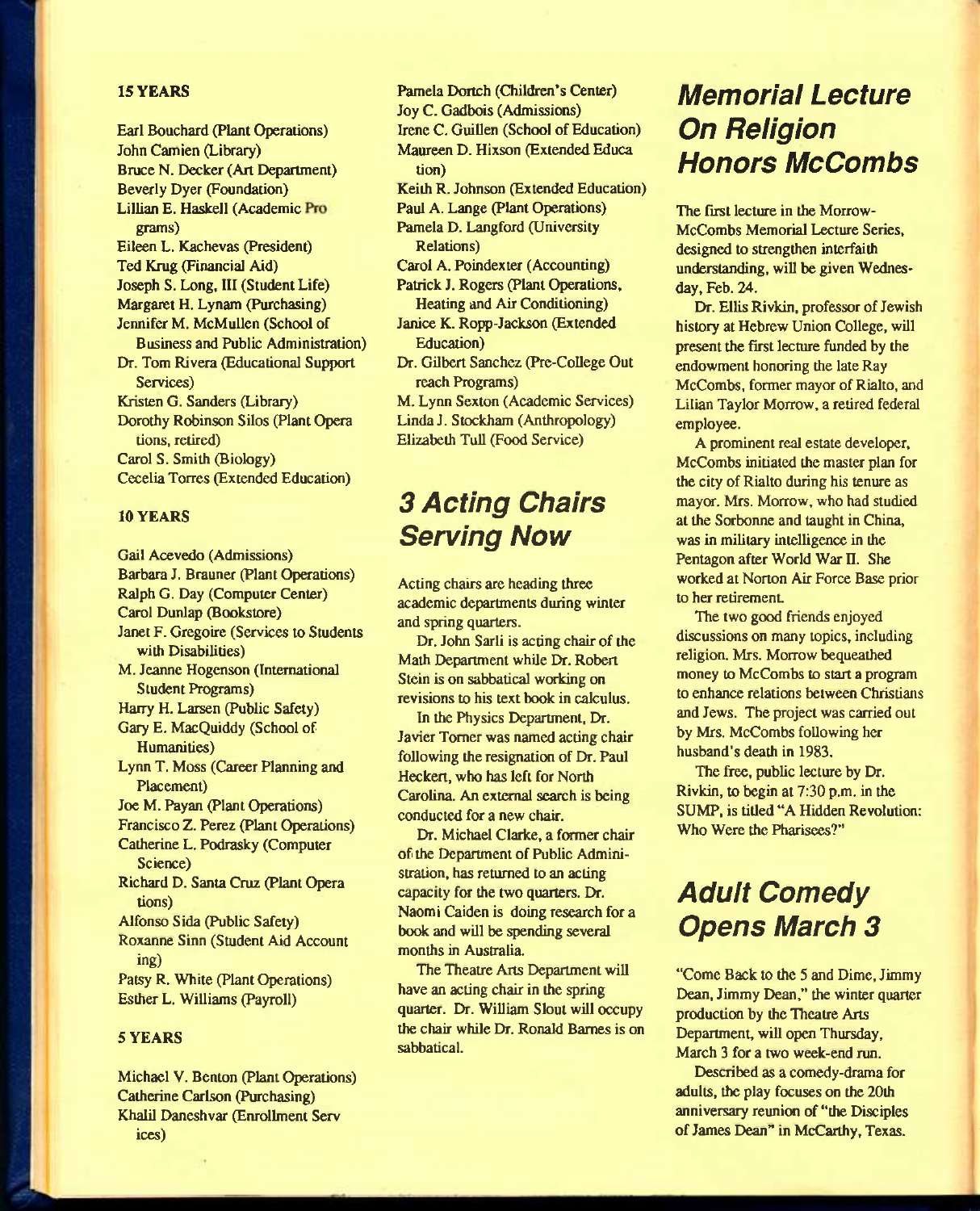Dr. Amanda Sue Rudisill is the director.

The production continues Friday-Saturday, March 4-5 and Wednesday-Saturday, March 9-12. Tickets, available at the Theatre Arts Office, are \$5 for general admission and \$2.50 for students and senior citizens.

## *Renaissance Dinner Set in Venice*

"A Night in Venice" is the theme for the annual Renaissance dinner, the traditional dinner-theatre production by the Concert Choir, which will be March 3-4-5.

The musicians, directed by Dr. Loren Filbeck, stage the elaborate producticm, serving and entertaining their guests in a 16th century setting. The musical entertainment will be Gilbert and Sullivan's 'The Gondoliers."

The dinner begins at 7:30 p.m. in the Upper Commons. Early reservations are urged as the seating is limited. The cost is \$30 per person. Proceeds from the event will benefit the Concert Choir's 1988 European tour fimd.

# *Extension Has*  **Spring Bulletin**

Courses and programs, ranging from the classroom to the river, to be offered by Extended Education during spring quarter are detailed in the free Bulletin now available.

Among the spring quarter listings are the certificate in computer for business professionals, 800-level education courses, CBEST preparation classes for prospective teachers, river canoeing and courses at the Desert Studies Center at Zzyzx.

The Bulletin also explains how

students can enroll in regular university classes without formal admission to the university (through Open University). Registered on a space available basis with the consent of the instructor, these students pay extended education fees.

Additional information about the upcoming term is available from Extended Education, Ext. 7527.

# *Congratuiations*

to Dr. Barbara Flores (Education) and her husband, Daniel Naranjo, on the birth of their first child, a 7-pound 3ounce daughter, Natasha, bom Feb. 16.

# *Sympathy*

Deepest sympathy is extended to Michael Benton (Plant Operations) and Denise Benton (Upward Bound) on the death of his mother, Mrs. Parie Benton, Jan. 24 in Rialto. Services were held Jan. 30 at St. Mark Baptist Church in San Bernardino.

## *Community Service*

Dr. Richard Ackley (National Security Studies) was the graduation speaker for more than 200 participants in the Tactical Air Command Leadership School at George Air Force Base Feb. 4.

Dr. David Bellis (Public Administration) provided three days of management and program evaluation training for police officers who command community crime prevention units in San Francisco Bay area police departments Jan. 28-30. He also provided training to the Alhambra Youth Commission Feb. 6 and was the keynote speaker for 100 Coachella Valley junior and senior high school students visiting campus through the

Pre-College Outreach Program.

Dr. Frank Benson (Accounting and Finance) discussed retirement planning and the new tax laws on an hour-long talk show program on KCIN, Victorville, Jan. 20.

Dr. Frances Berdan (Anthropology) spoke to the San Bernardino High Twelve Club Jan. 29 on "Discovering Aztec Culture."

Dr. Margaret Cooney (Education) discussed "Understanding Body Language" for the PACE Division of the San Bernardino Area Chamber of Commerce Feb. 9.

Dr. Michael Grant (Education) took part in a Youth Education Motivation Statewide Program Feb. 4. He spoke to 1400 students at Kolb Junior High School in Rialto on "Get Your Education First, the Icing on the Cake Will Come Later."

Linvol Henry (Accounting and Finance) was a key speaker at the 11th annual Califomia and Federal Income Tax Update Seminar Jan. 14. His topic was "Maximizing Deductions" for AGI vs. Itemized; Tricks to Increase Itemized Deduction." The seminar was co-sponsored by the Tri-County Chapter of the Society of Califomia Accountants and the Business Division of San Bernardino Valley College.

Dr. Dennis Mahoney (Political Science) spoke to Internal Revenue Service agents Feb. 18 in Riverside about blacks and the Constitution into the 21st century.

Dr. Theron Pace (Services to Students with Disabilities) served on a Program Evaluation Project team for Skyline College in San Bruno Feb. 8- 10. The Disabled Students Programs and Services were reviewed as part of the Califomia Community Colleges evaluation required in Title 5.

Dr. Judith M. Rymer (University Relations) gave an illustrated update on Cal State for the Magnolia Center Rotary Qub in Riverside Feb. 11. She spoke to the Soroptomist International

*continued on next page*